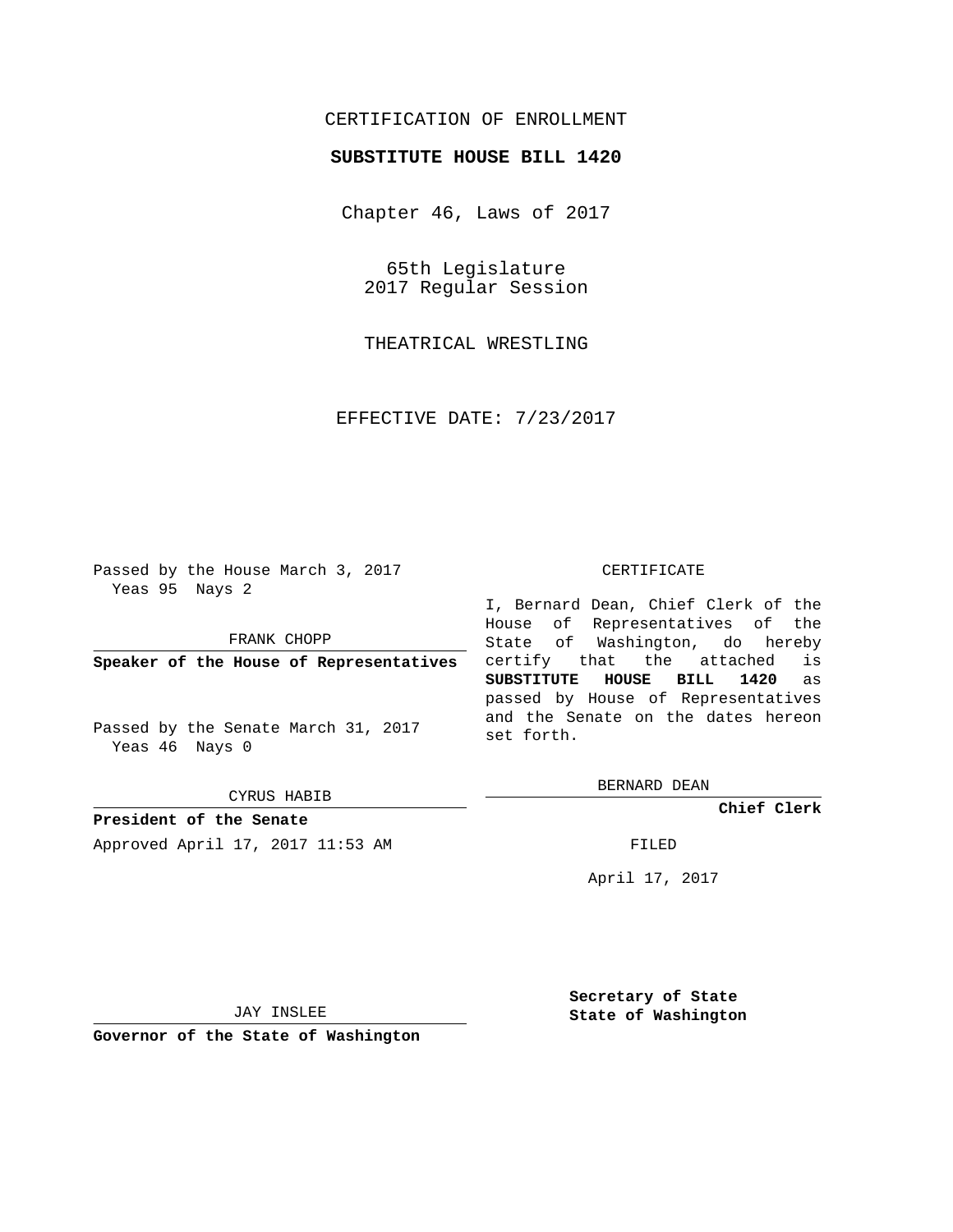## **SUBSTITUTE HOUSE BILL 1420**

Passed Legislature - 2017 Regular Session

**State of Washington 65th Legislature 2017 Regular Session**

**By** House Business & Financial Services (originally sponsored by Representatives Hudgins, MacEwen, and Bergquist)

READ FIRST TIME 02/08/17.

1 AN ACT Relating to theatrical wrestling; amending RCW 67.08.100 2 and 67.08.160; reenacting and amending RCW 67.08.002; adding a new 3 section to chapter 67.08 RCW; and creating a new section.

4 BE IT ENACTED BY THE LEGISLATURE OF THE STATE OF WASHINGTON:

5 **Sec. 1.** RCW 67.08.002 and 2012 c 99 s 1 are each reenacted and 6 amended to read as follows:

7 The definitions in this section apply throughout this chapter 8 unless the context clearly requires otherwise.

 (1) "Amateur" means a person who has never received nor competed for any purse or other article of value, either for expenses of training or for participating in an event, other than a prize of 12 fifty dollars in value or less.

13 (2) "Amateur event" means an event in which all the participants 14 are "amateurs" and which is registered and sanctioned by:

- 15 (a) United States Amateur Boxing, Inc.;
- 16 (b) Washington Interscholastic Activities Association;
- 17 (c) National Collegiate Athletic Association;
- 18 (d) Amateur Athletic Union;
- 19 (e) Golden Gloves of America;

20 (f) Any similar organization nationally recognized by the United 21 States Olympic Committee;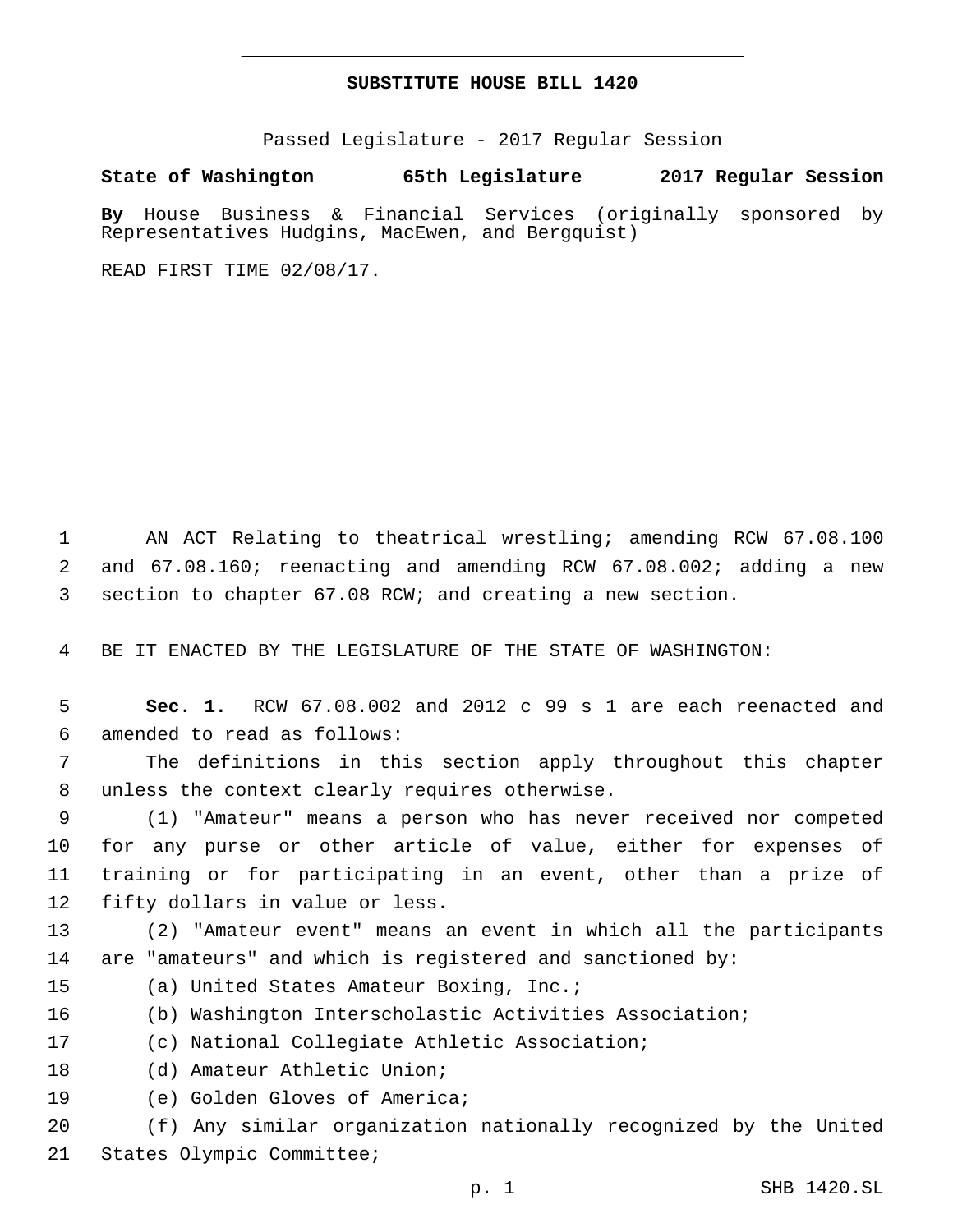(g) United Full Contact Federation and any similar amateur sanctioning organization, recognized and licensed by the department as exclusively or primarily dedicated to advancing the sport of amateur mixed martial arts, as those sports are defined in this section and where the promoter, officials, and participants are 6 licensed under this chapter; or

 (h) Local affiliate of any organization identified in (a) through 8 (f) of this subsection.

 (3) "Boxing" means the sport of attack and defense which uses the contestants fists and where the contestants compete with the intent not to injure or disable an opponent, but to win by decision, knockout, or technical knockout, but does not include professional 13 wrestling.

 (4) "Chiropractor" means a person licensed under chapter 18.25 RCW as a doctor of chiropractic or under the laws of any jurisdiction 16 in which that person resides.

 (5) "Combative fighting," also known as "toughman fighting," "toughwoman fighting," "badman fighting," and "so you think you're tough," means a contest, exhibition, or match between contestants who use their fists, with or without gloves, or their feet, or both, and which allows contestants that are not trained in the sport to compete and the object is to defeat an opponent or to win by decision, 23 knockout, or technical knockout.

(6) "Department" means the department of licensing.

 (7) "Director" means the director of the department of licensing 26 or the director's designee.

 (8) "Elimination tournament" means any contest in which contestants compete in a series of matches until not more than one contestant remains in any weight category. The term does not include any event that complies with the provisions of RCW 67.08.015(2).

 (9) "Event" includes, but is not limited to, a professional boxing, wrestling, or martial arts or an amateur mixed martial arts contest, sparring, fisticuffs, match, show, or exhibition.

 (10) "Event chiropractor" means the chiropractor licensed under RCW 67.08.100 and who is operating in a supporting role to the event physician who is responsible for the activities described in RCW 67.08.090.37

 (11) "Event physician" means the physician licensed under RCW 67.08.100 and who is responsible for the activities described in RCW 40 67.08.090.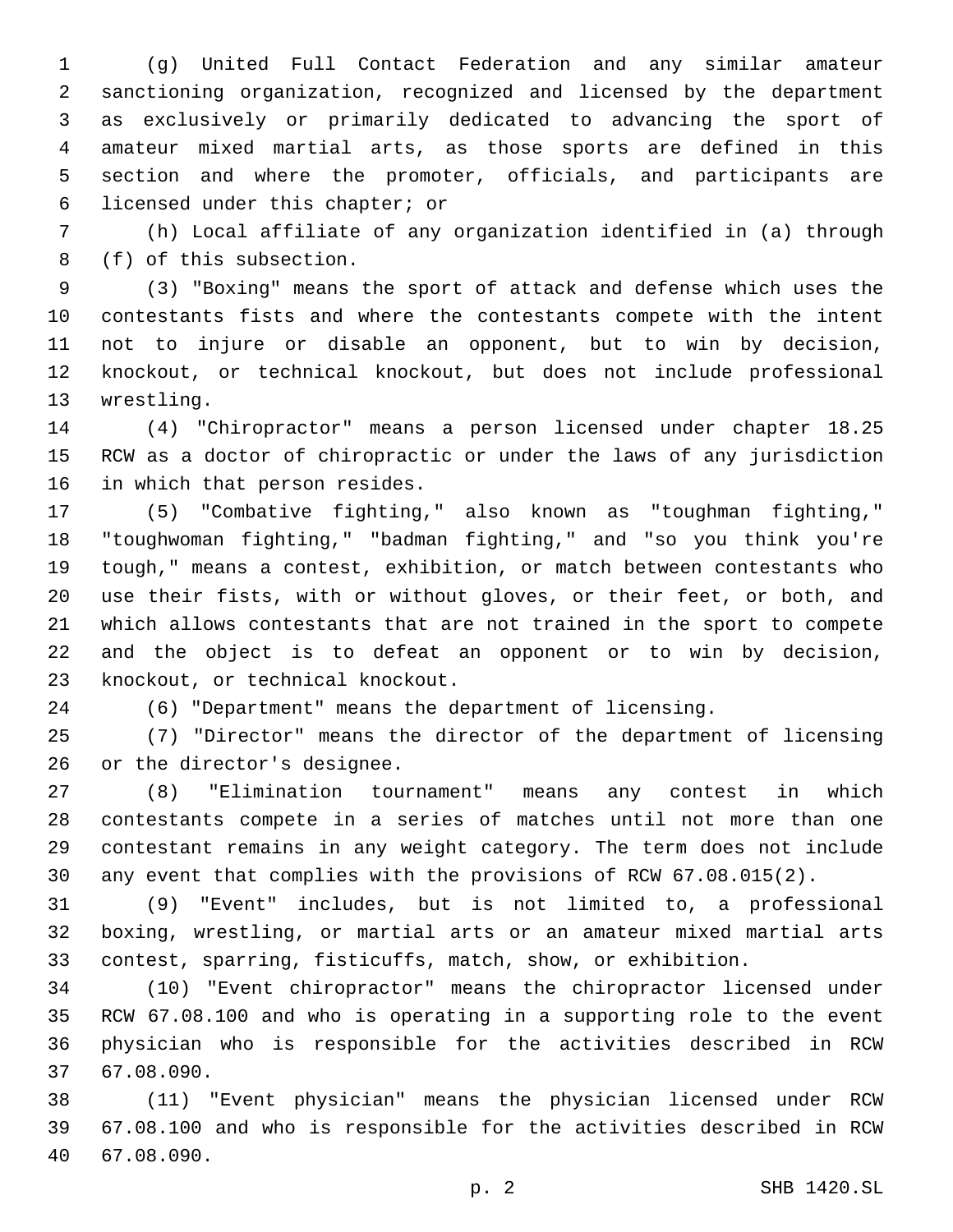(12) "Face value" means the dollar value of a ticket or order, which value must reflect the dollar amount that the customer is required to pay or, for a complimentary ticket, would have been required to pay to purchase a ticket with equivalent seating 5 priority, in order to view the event.

 (13) "Gross receipts" means the amount received from the face value of all tickets sold and complimentary tickets redeemed.

 (14) "Kickboxing" means a type of boxing in which blows are delivered with the fist and any part of the leg below the hip, including the foot and where the contestants compete with the intent not to injure or disable an opponent, but to win by decision, 12 knockout, or technical knockout.

 (15) "Martial arts" means a type of boxing including sumo, judo, karate, kung fu, tae kwon do, pankration, muay thai, or other forms of full-contact martial arts or self-defense conducted on a full- contact basis where weapons are not used and the participants utilize kicks, punches, blows, or other techniques with the intent not to injure or disable an opponent, but to defeat an opponent or win by decision, knockout, technical knockout, or submission.

 (16) "Mixed martial arts" means a combative sporting contest, the rules of which allow two mixed martial arts competitors to attempt to achieve dominance over one another by utilizing a variety of techniques including, but not limited to, striking, grappling, and the application of submission holds. "Mixed martial arts" is a type of martial arts that does not include martial arts such as tae kwon 26 do, karate, judo, sumo, jujitsu, and kung fu.

 (17) "No holds barred fighting," also known as "frontier fighting" and "extreme fighting," means a contest, exhibition, or match between contestants where any part of the contestant's body may be used as a weapon or any means of fighting may be used with the specific purpose to intentionally injure the other contestant in such a manner that they may not defend themselves and a winner is 33 declared. Rules may or may not be used.

 (18) "Physician" means a person licensed under chapter 18.57, 18.36A, or 18.71 RCW as a physician or a person holding an osteopathic or allopathic physician license under the laws of any 37 jurisdiction in which the person resides.

 (19) "Professional" means a person who has received or competed for any purse or other articles of value greater than fifty dollars, either for the expenses of training or for participating in an event.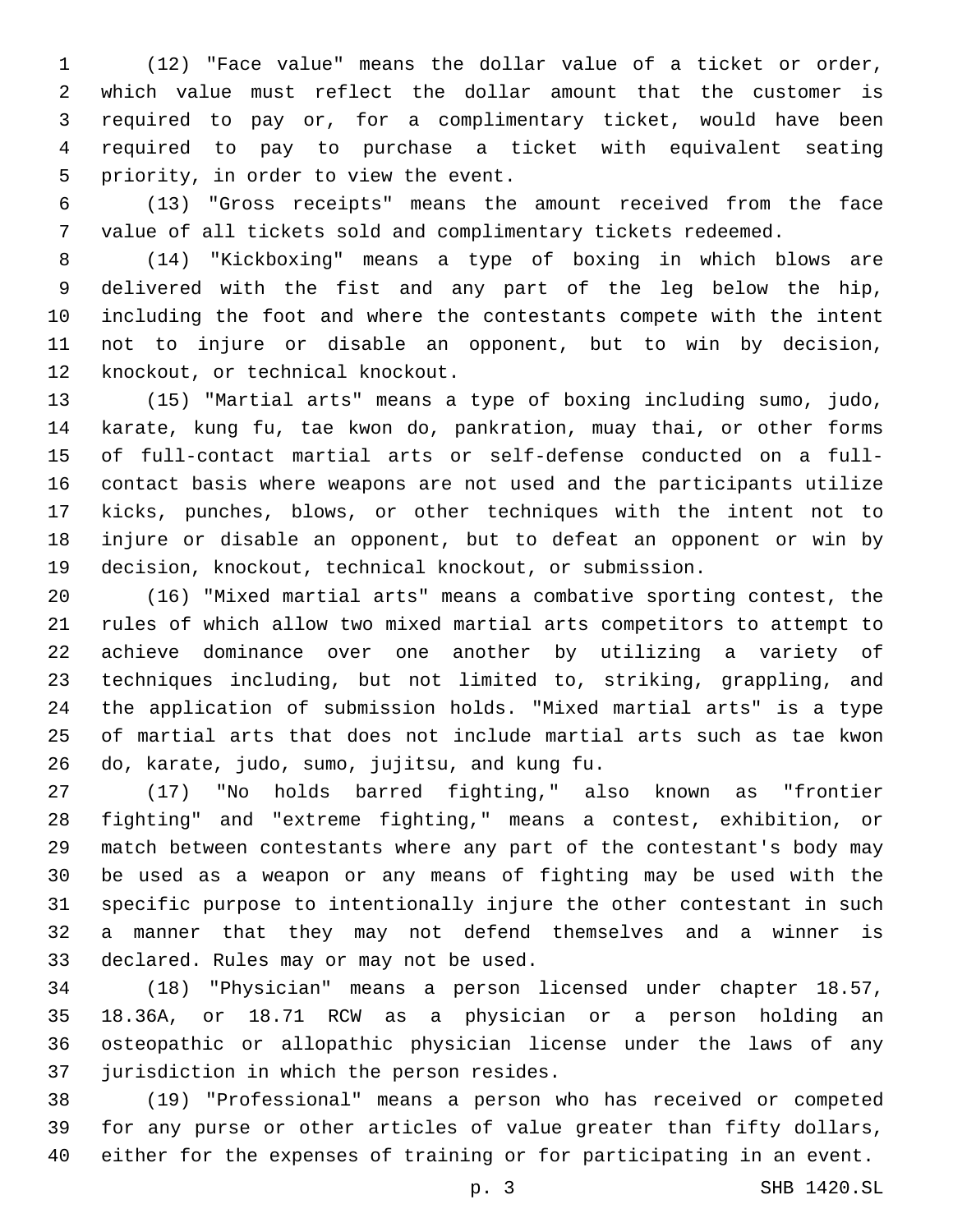(20) "Promoter" means a person, and includes any officer, director, employee, or stockholder of a corporate promoter, who produces, arranges, stages, holds, or gives an event in this state involving a professional boxing, martial arts, or wrestling event or amateur mixed martial arts event, or shows or causes to be shown in this state a closed circuit telecast of a match involving professional or amateur mixed martial arts participants whether or 8 not the telecast originates in this state.

9 (21) "Theatrical wrestling" means the performance of sports 10 entertainment in which:

11 (a) Two or more participants work together in a performance of 12 mock combat in a ring for the purpose of entertainment; and

13 (b)(i) The outcome is predetermined; and/or

14 (ii) The participants do not necessarily strive to win.

15 (22) "Theatrical wrestling school" means a facility that offers 16 training in theatrical wrestling.

17 (23) "Training facility" means a facility that:

18 (a) Offers training in one or more of the mixed martial arts; and 19 (b) Holds exhibitions in which all the participants are amateurs 20 and where an admission fee is charged.

21  $((+22))$   $(24)$  "Wrestling exhibition<sub>1</sub>"  $((eF))$  "wrestling 22 show," ((means a form of sports entertainment in which the 23 participants display their skills in a physical struggle against each 24 other in the ring and either the outcome may be predetermined or the 25 participants do not necessarily strive to win, or both)) or 26 "wrestling event" means a demonstration of theatrical wrestling 27 presented to the public.

28 NEW SECTION. **Sec. 2.** A new section is added to chapter 67.08 29 RCW to read as follows:

30 (1) A theatrical wrestling school may hold wrestling shows at the 31 school facility for training purposes and may charge an admission fee 32 without a promoter license.

33 (2) A theatrical wrestling school may hold a limited number of 34 wrestling shows for training purposes off the school premises and may 35 charge a fee without a promoter license.

 (3) Any wrestling show presented by a theatrical wrestling school must feature at least eighty percent amateur participants and must have an ambulance or paramedical unit or an emergency medical technician licensed under RCW 18.73.081 at the event location.

p. 4 SHB 1420.SL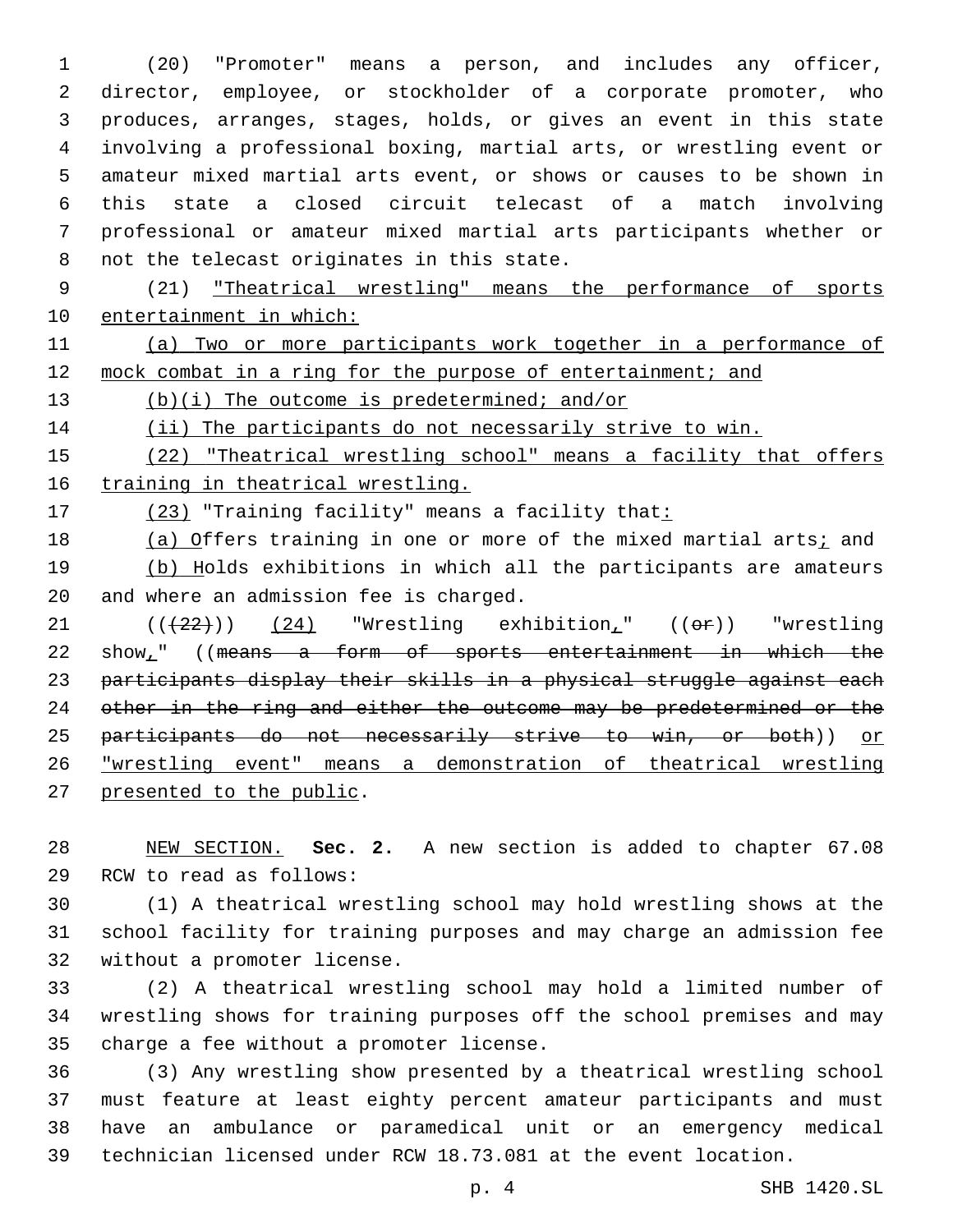1 (4) The department must promulgate rules to implement this 2 section.

3 **Sec. 3.** RCW 67.08.100 and 2012 c 99 s 6 are each amended to read 4 as follows:

 (1) The department upon receipt of a properly completed application and payment of a nonrefundable fee, may grant an annual license to an applicant for the following: (a) Promoter; (b) manager; (c) boxer; (d) second; (e) wrestling participant; (f) inspector; (g) judge; (h) timekeeper; (i) announcer; (j) event physician; (k) event chiropractor; (l) referee; (m) matchmaker; (n) kickboxer; (o) martial 11 arts participant; (p) training facility; ((and)) (q) amateur 12 sanctioning organization; and (r) theatrical wrestling school.

13 (2) The application for the following types of licenses ((shall)) 14 includes a physical performed by a physician, as defined in RCW 15 67.08.002, which was performed by the physician with a time period 16 preceding the application as specified by rule: (a) Boxer; (b) 17 wrestling participant; (c) kickboxer; (d) martial arts participant; 18 and (e) referee.

 (3) An applicant for the following types of licenses for the 20 sports of boxing, kickboxing, and martial arts ((shall)) must provide annual proof of certification as having adequate experience, skill, and training from an organization approved by the department, including, but not limited to, the association of boxing commissions, the international boxing federation, the international boxing organization, the Washington state association of professional ring officials, the world boxing association, the world boxing council, or the world boxing organization for boxing officials, and the united full contact federation for kickboxing and martial arts officials: (a) Judge; (b) referee; (c) inspector; (d) timekeeper; or (e) other 30 officials deemed necessary by the department.

31 (4) No person ((shall)) may participate or serve in any of the 32 above capacities unless licensed as provided in this chapter.

33 (5) The referees, judges, timekeepers, event physicians, 34 chiropractors, and inspectors for any boxing, kickboxing, or martial 35 arts event ((shall)) must be designated by the department from among 36 licensed officials.

37 (6) The referee for any wrestling event ((shall)) must be 38 provided by the promoter and (( $\frac{1}{38}$ ) must be licensed as a 39 wrestling participant.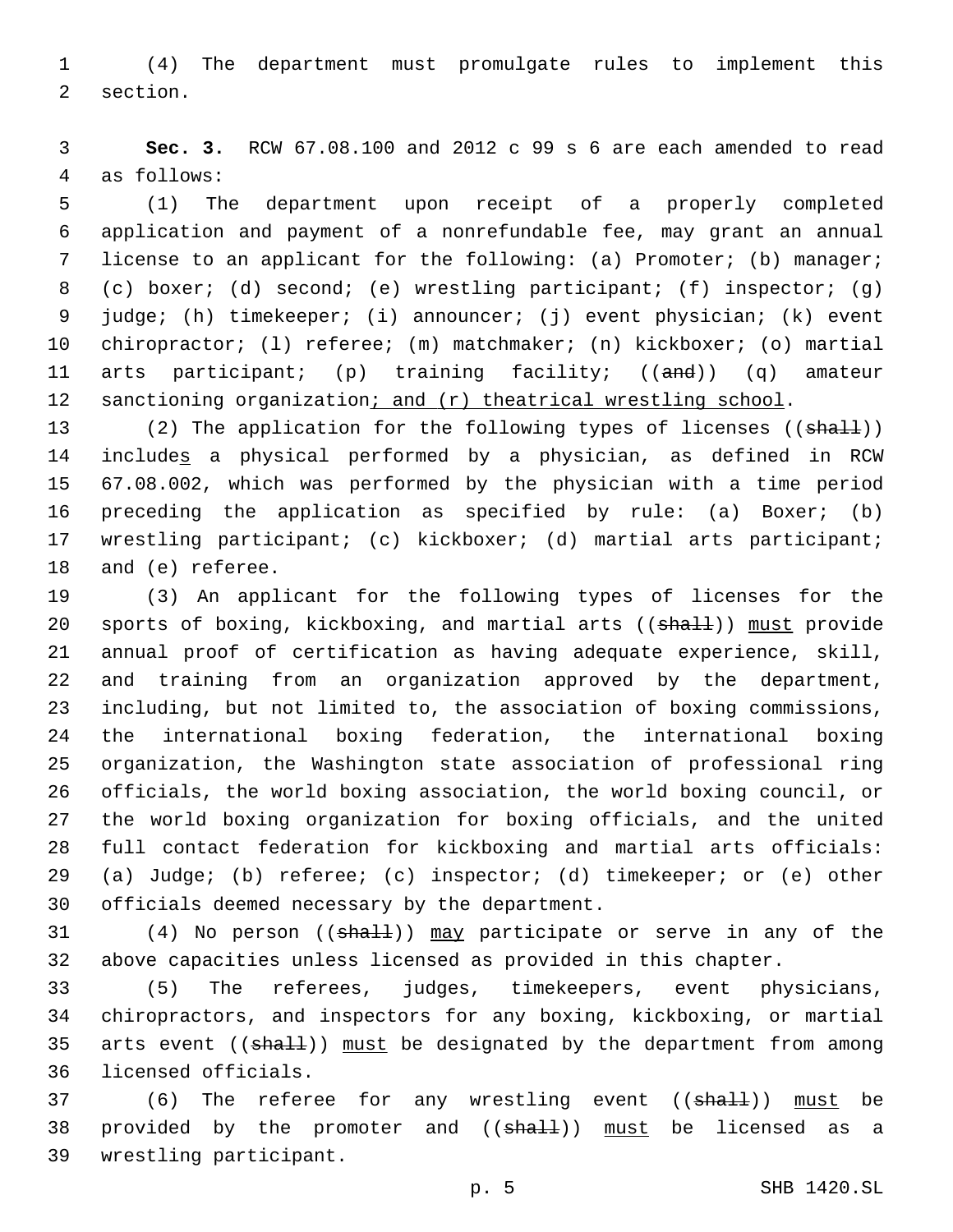1 (7) The department ((shall)) must immediately suspend the license or certificate of a person who has been certified pursuant to RCW 74.20A.320 by the department of social and health services as a person who is not in compliance with a support order. If the person has continued to meet all other requirements for reinstatement during 6 the suspension, reissuance of the license or certificate ((shall be)) is automatic upon the department's receipt of a release issued by the department of social and health services stating that the licensee is 9 in compliance with the order.

10 (8) The director ((shall)) must suspend the license of any person who has been certified by a lending agency and reported to the director for nonpayment or default on a federally or state-guaranteed educational loan or service-conditional scholarship. Prior to the suspension, the agency must provide the person an opportunity for a brief adjudicative proceeding under RCW 34.05.485 through 34.05.494 and issue a finding of nonpayment or default on a federally or state- guaranteed educational loan or service-conditional scholarship. The person's license may not be reissued until the person provides the director a written release issued by the lending agency stating that the person is making payments on the loan in accordance with a repayment agreement approved by the lending agency. If the person has continued to meet all other requirements for licensure during the suspension, reinstatement is automatic upon receipt of the notice and payment of any reinstatement fee the director may impose.

 (9) A person may not be issued a license if the person has an 26 unpaid fine outstanding to the department.

 (10) A person may not be issued a license unless they are at 28 least eighteen years of age.

29  $(11)(a)$  This section  $((sha1))$  does not apply to:

 (i) Contestants or participants in events at which only amateurs 31 are engaged in contests  $((and/or))$  ;

 (ii) Wrestling participants engaged in training or a wrestling 33 show at a theatrical wrestling school; and

 (iii) Fraternal organizations and/or veterans' organizations chartered by congress or the defense department, excluding any recognized amateur sanctioning body recognized by the department.

 (b) Upon request of the department, a promoter, contestant, or 38 participant ((shall)) must provide sufficient information to reasonably determine whether this chapter applies.